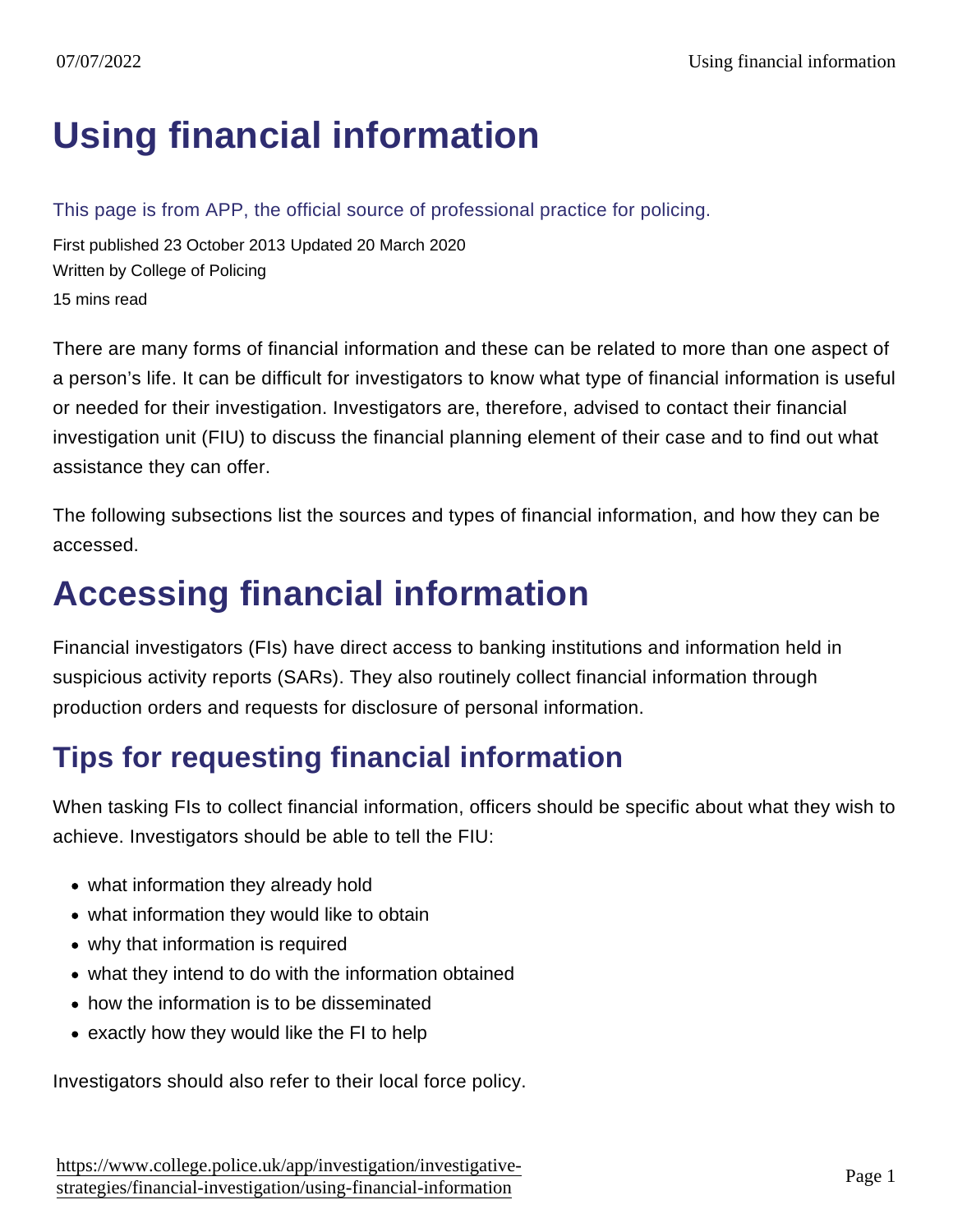## Information held by financial institutions

Information held by financial institutions can show the lifestyle of a person and whether they are living beyond their means. This includes information from:

- bank accounts
- credit and debit slips
- supplementary information such as managers' written notes
- identity documents used to open accounts (banks must be satisfied that the person opening an account is who they say they are)
- account opening forms
- bank statements
- direct debits
- standing orders
- deposits
- withdrawals
- safety deposit boxes
- copies of ledgers of business
- credit and charge card accounts
- credit and charge card statements
- pensions
- insurance schemes
- mortgages
- loan applications
- other previously unidentified accounts

These can inform an investigator of associations and payments to and from other people, the lifestyle of the individual (their wealth, the turnover in their account), their spend patterns (for example, where they went on holiday, their travel, meals, hobbies and other interests) and any financial problems.

### Automatic teller machines (ATMs)

ATMs can provide mini statements and information on balance enquiries. Although these enquiries do not appear on a bank statement, this information can be used to pinpoint the geographical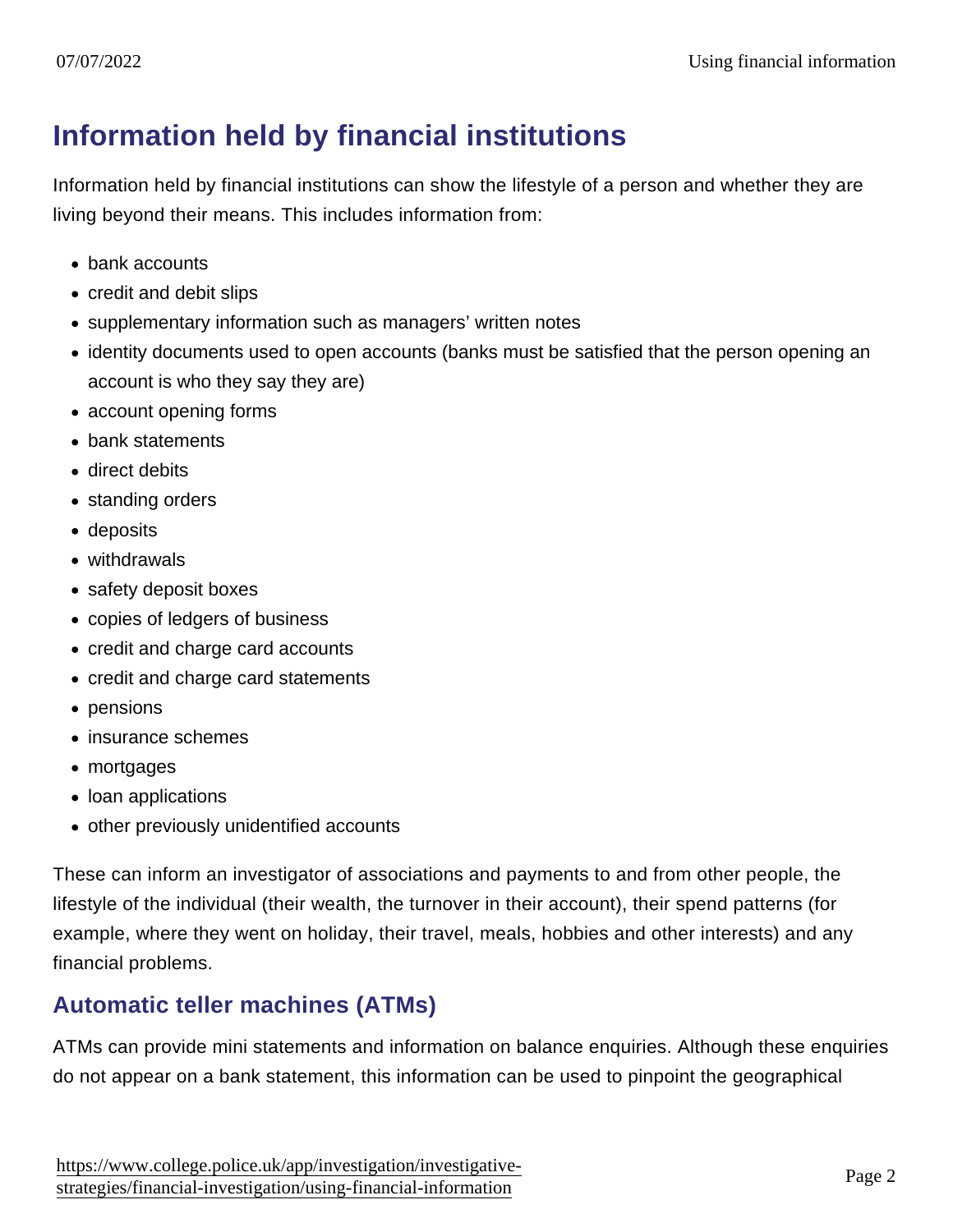location of a subject or establish routine. If such information is relevant to the investigation, an FI should be consulted.

## Tasking financial investigators

FIs can obtain information about a person's basic financial status from money laundering reporting officers (MLROs) that work in the regulated sector, see [the ELMER database](https://www.app.college.police.uk/app-content/investigations/investigative-strategies/financial-investigation-2/using-financial-information/#the-elmer-database) (suspicious activity reports).

This information is channelled through the financial intelligence gateway. It is, however, only information/intelligence and cannot be used in evidence.

Any information gathered at this point has to be followed up with the relevant authority, such as a production order, to allow its use in the evidential chain.

## Requesting information

Information must be legally obtained to be used in evidence. This may be through use of the Data Protection Act 1998 (DPA) or a relevant production order or search warrant obtained under [Proceeds of Crime Act 2002 \(POCA\)](http://www.legislation.gov.uk/ukpga/2002/29/contents) , the [Police and Criminal Evidence Act 1984 \(PACE\)](https://www.gov.uk/guidance/police-and-criminal-evidence-act-1984-pace-codes-of-practice) or the [Drug Trafficking Act 1994](http://www.legislation.gov.uk/ukpga/1994/37/contents) .

The authority to be used is determined by the type of investigation, for example, a production order under POCA would be used in a confiscation or money laundering investigation. The source of the information (for example, bank or credit reference agency) would also have a bearing on the type of order used.

## Production orders

Investigators can use production orders and search and seizure warrants to make material available under:

- [POCA section 345 and 352](http://www.legislation.gov.uk/ukpga/2002/29/part/8/chapter/2) (applying to confiscation, money laundering and civil recovery investigations only)
- [DTA sections 55 and 56](http://www.legislation.gov.uk/ukpga/1994/37/part/IV/crossheading/investigations-into-drug-trafficking)
- [PACE section 9](https://www.gov.uk/guidance/police-and-criminal-evidence-act-1984-pace-codes-of-practice) and [Schedule 1](https://www.gov.uk/guidance/police-and-criminal-evidence-act-1984-pace-codes-of-practice) , although production orders under PACE cannot be served on a government body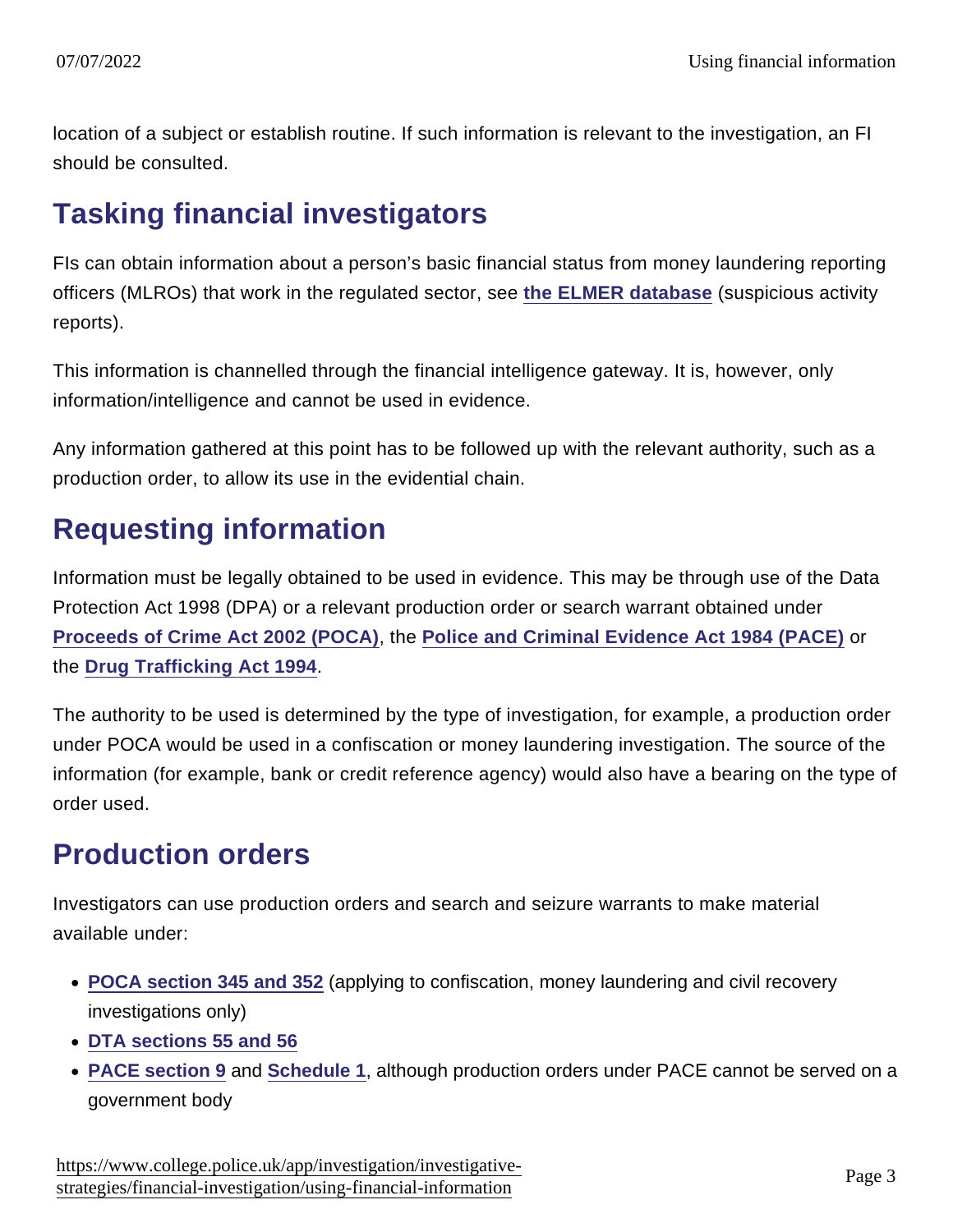Investigators may use production orders to access information held by the regulated sector or service providers. The process involves the appropriate officer (a constable, customs officer or an accredited financial investigator) gathering information in support of an application for a production order and making an application to court for a production order.

An authority from an officer of inspector rank or above should be obtained for all applications. The material requested can include any information held by the institution.

In addition to production orders, investigators have powers under POCA to obtain account monitoring orders and customer information orders.

For further information on accessing information held by public sector providers, for example, HMRC or DWP, please contact your local Economic Crime Unit or Financial Investigation Unit.

## Account monitoring orders

Account monitoring orders [\(POCA section 370](http://www.legislation.gov.uk/ukpga/2002/29/section/370) ) are a powerful but underused investigative tool that should be considered for use in all proactive investigations. These orders can provide live intelligence on a suspect's bank accounts for up to ninety days at any one time. They require a financial institution to submit reports on the suspect's financial activities as directed by the police. Compliance is labour-intensive for the regulated sector.

Account monitoring orders require the authorisation of an officer of at least the rank of inspector. They can be obtained in relation to confiscation or money laundering proceedings at any stage.

The complex nature of this process and the risk of inappropriate usage (with institutional as well as personal consequences) mean that only FIs should apply for account monitoring orders.

## Customer information orders

Customer information orders ([POCA section 363](http://www.legislation.gov.uk/ukpga/2002/29/section/363) ) are used in proceeds of crime investigations (for example, a money laundering investigation) to determine if an unidentified account exists.

They are time-consuming for financial institutions to comply with and require the authorisation of a superintendent or above. Application for these orders should be as a last resort and proportionate to the matters under investigation. There must also be intelligence and a rational reason to believe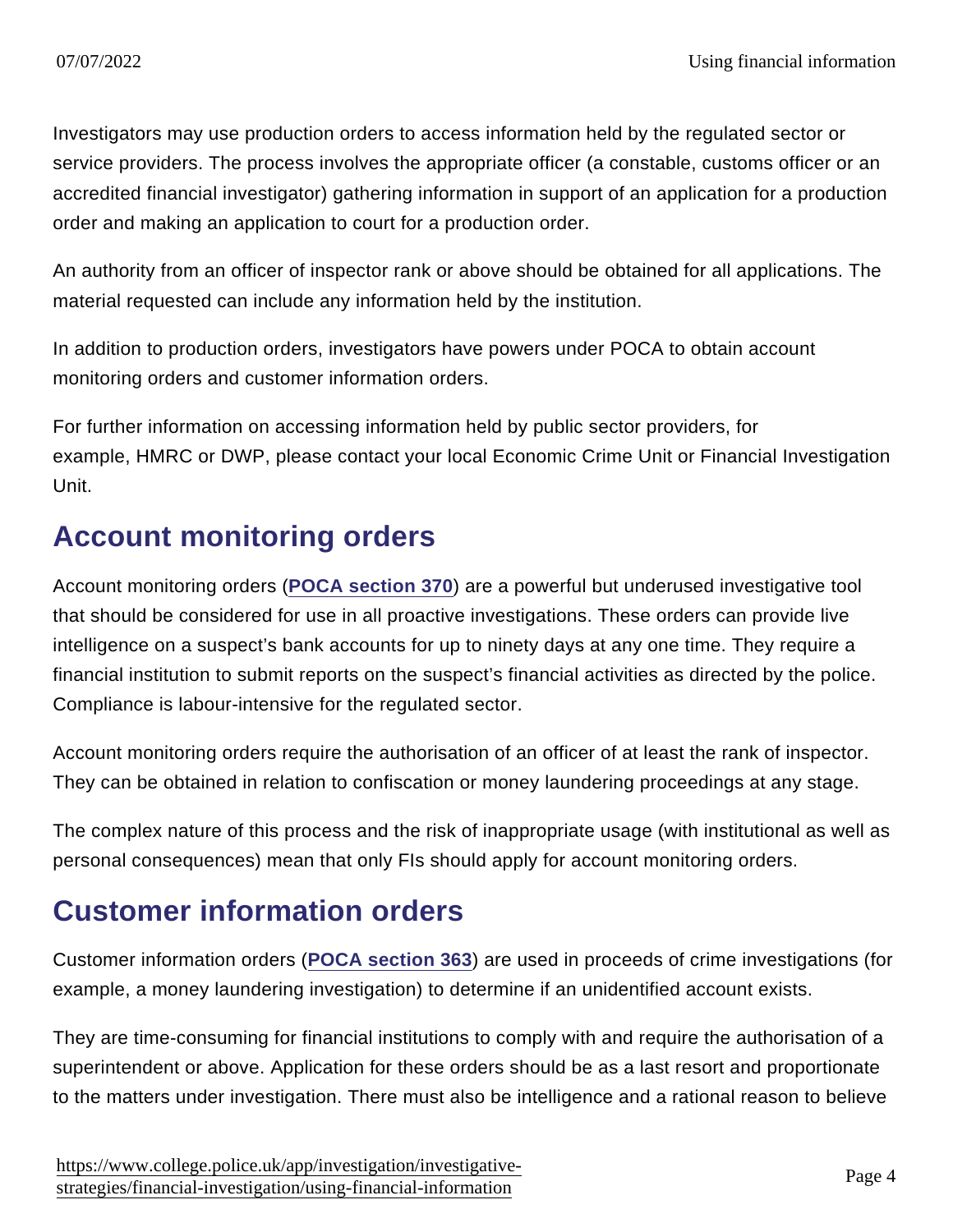that an unidentified account exists. The financial institution usually requires as much detail as possible, at least the suspect's name and postcode, in order to be able to supply the information.

Customer information defined by section POCA 364 as 'information whether the person holds, or has held, an account or accounts at the financial institution'. If an account is held, customer information includes the following:

- relevant account number(s)
- the person's full name
- the person's date of birth
- their most recent address and any previous addresses
- $\bullet$  the date(s) of account opening and/or closing
- evidence of identity (obtained by the financial institution for the purpose of money laundering regulations)
- any personal details of joint account holders (name, date of birth, addresses)
- account numbers of any other accounts to which the individual is a signatory and details of the account holders

Customer information on companies also exists, including details such as VAT numbers, registered offices and personal details of individual account signatories.

The complexity of applying for a customer information order means that, in practice, only FIs make an application.

## Disclosure of personal data

To access information held by other agencies and companies, an investigator must use a request for disclosure of personal data under the [Data Protection Act 1998](http://www.legislation.gov.uk/ukpga/1998/29/contents) . The power to disclose information exists where disclosure is required for:

- the prevention or detection of crime (section 29)
- the apprehension or prosecution of offenders (section 29)
- the purpose of, or in connection with any legal proceedings (section 35), or
- reasons of national security (section 28) to the extent that non-disclosure of the requested information would be likely to prejudice one or more of those same purposes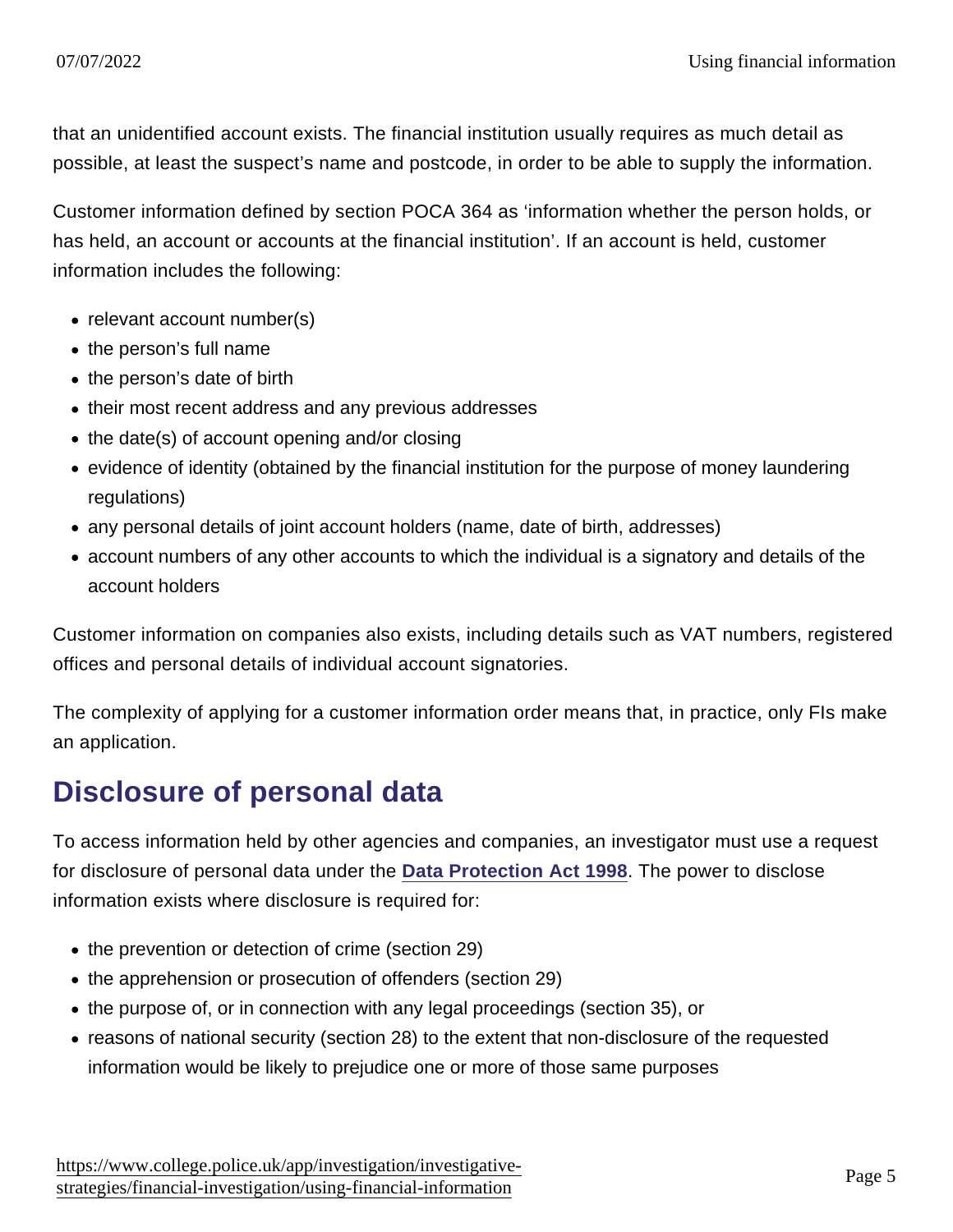In cases where it may not be appropriate to claim the exemption, a court order for the disclosure may be sought.

Any officer may make a request, although it must be authorised by an officer of the rank of inspector or above. A request must:

- contain details of the criminal investigation to which it relates and must seek specific details, namely current address, assets, investment accounts or details of income
- $\bullet$  be necessary for one of the purposes set out in [paragraph 2 of Article 8 of Schedule 1](http://www.legislation.gov.uk/ukpga/1998/42/schedule/1) to the Human Rights Act 1998
- be proportionate to the purpose for which the information is requested

## Legal professional privilege (LPP)

All information that a solicitor discovers about a client in the course of a retainer is confidential, whether that information is also privileged is a separate legal issue.

For further information see:

- [Law Society website](http://www.lawsociety.org.uk/productsandservices/practicenotes/aml/458.article)
- [Crown Prosecution Service website](http://www.cps.gov.uk/legal/d_to_g/dpps_investigatory_powers/)

# Finding information

Table showing where financial information is held, listed by service.

| Merchant service providers | • Applications for services.<br>• Account information on a person's address,<br>date of birth, bank account number and sort<br>code, telephone numbers, marital status,<br>credit cards held and expenditure. |
|----------------------------|---------------------------------------------------------------------------------------------------------------------------------------------------------------------------------------------------------------|
|----------------------------|---------------------------------------------------------------------------------------------------------------------------------------------------------------------------------------------------------------|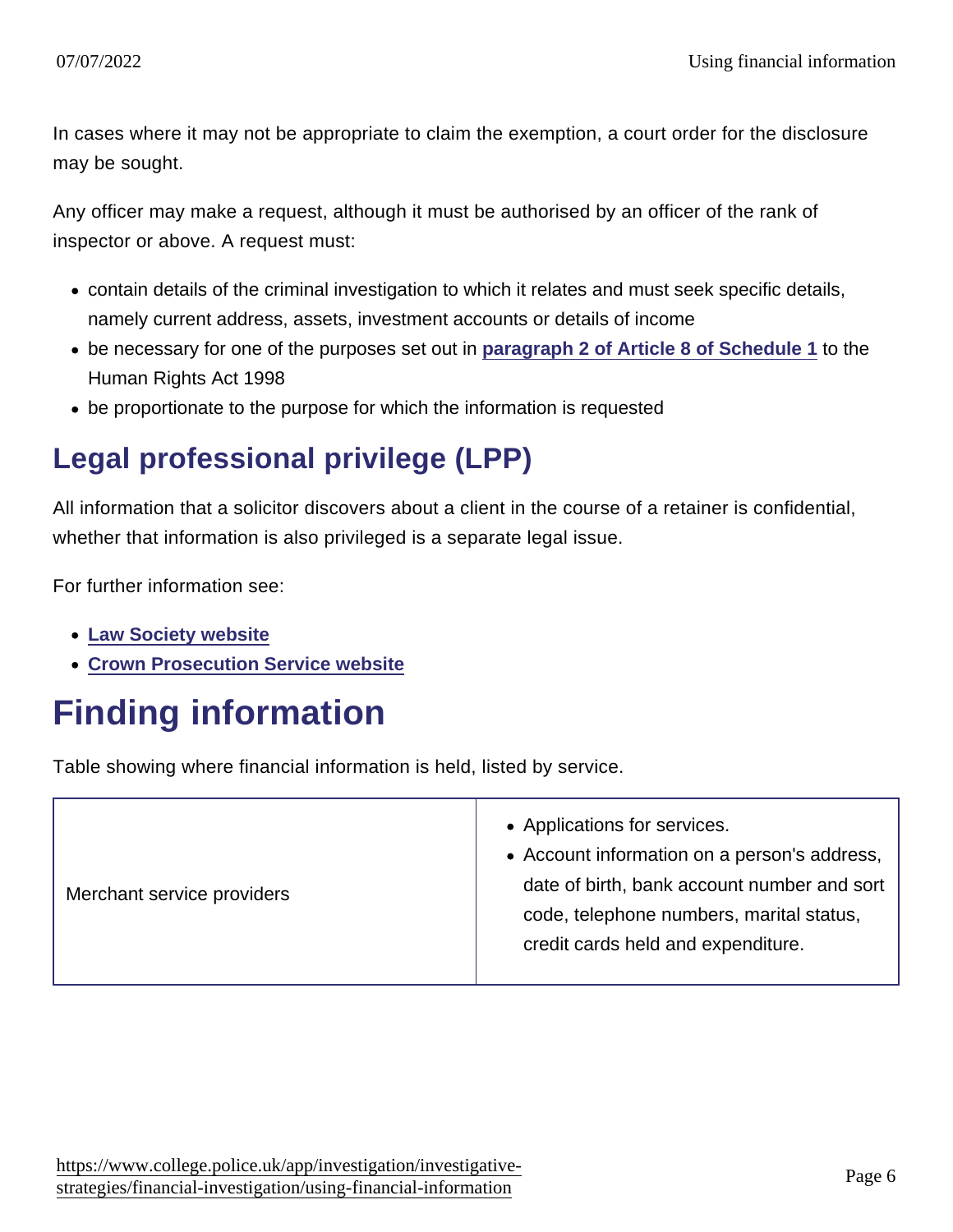| <b>Retailers</b>                                                                                           | • Information from points of sale.<br>• Loyalty cards providing information on<br>lifestyle, location and time of expenditure.                                           |
|------------------------------------------------------------------------------------------------------------|--------------------------------------------------------------------------------------------------------------------------------------------------------------------------|
| Other service providers - for example, gambling<br>establishments, social clubs and associations,<br>gyms. | • Customer or client information such as<br>addresses, telephone numbers, the<br>person's associates, routines and their<br>location.                                    |
| <b>Solicitors</b>                                                                                          | • Conveyancing files.<br>• Other related matters.<br>Material recovered from solicitors or<br>accountants can be the subject of legal<br>professional privilege.         |
| Accountants                                                                                                | • Reports and other full notes.<br>• Accountancy records.<br>Material recovered from solicitors or<br>accountants can be the subject of legal<br>professional privilege. |

## Merchant service providers

Merchant service providers, such as mobile phone companies, utility companies or companies that deal with merchants' claims for reimbursement of credit or debit card payments by customers, hold a variety of information which is of potential use to an investigation. This can include a person's location at a certain time or details of any electronic payments.

Investigators can apply for production orders to obtain information from the financial institution that administers the chip and PIN or swipe systems (such as Link).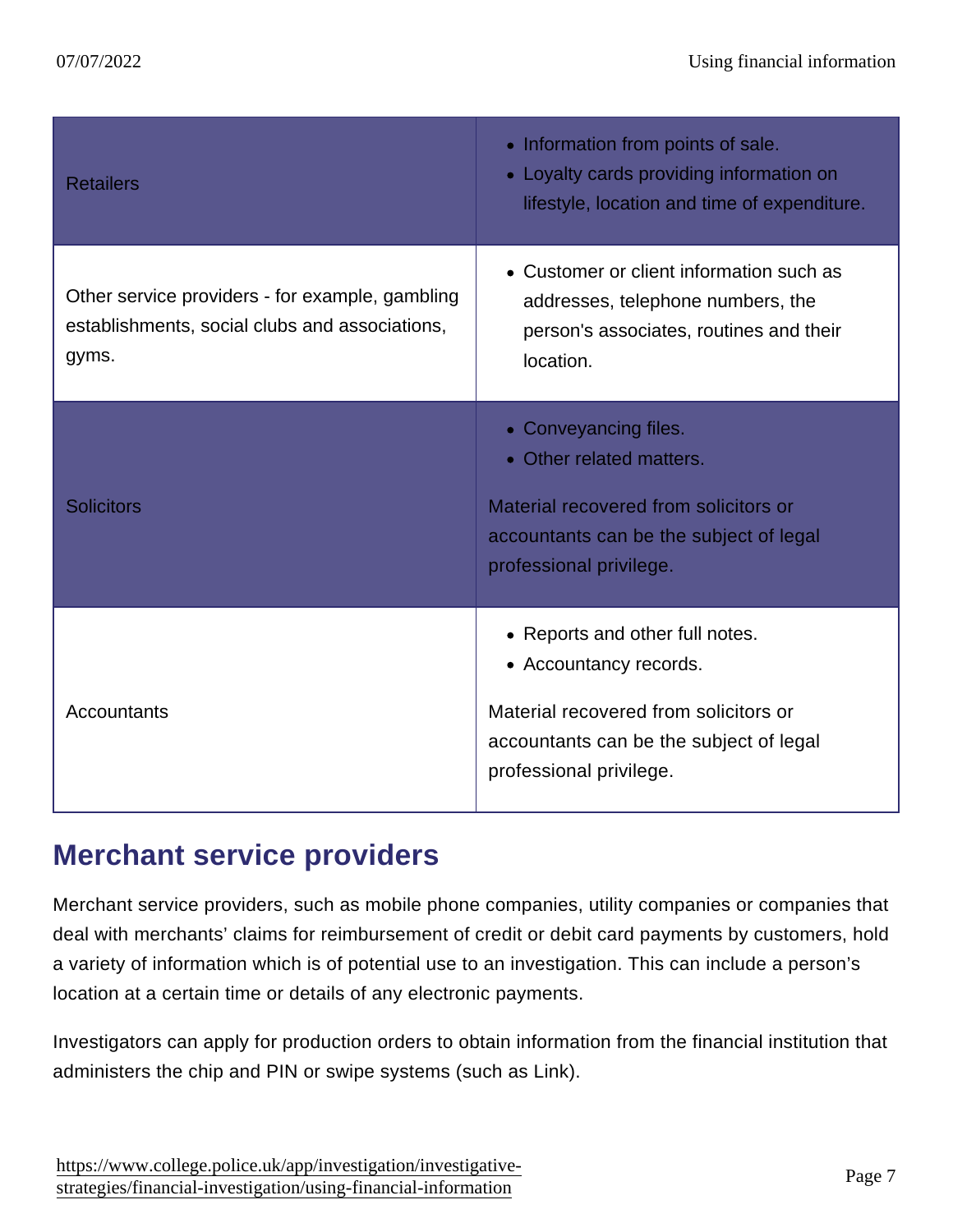## Government departments and agencies

The following government agencies and departments hold financial information that may be useful to a police investigation.

#### Department for Work and Pensions (DWP)

The DWP holds information on benefits such as income support, jobseekers allowance and incapacity benefit.

#### Her Majesty's Revenue and Customs (HMRC)

HMRC provides information on:

- tax status (note: this requires the authority of an inspector)
- child benefit
- employment
- third-party information on individuals which includes interest-bearing accounts, ISAs, and other items on which tax is due

A two-way gateway allows exchange of information between the police and HMRC. Investigators should consult their own force policy on accessing information from HMRC.

#### Local authorities (LAs)

LAs provide information on:

- housing benefit
- council tax
- the amount of time a person has spent at an address and who else lives there

Information is available to the police from LA fraud departments by using requests for intelligence under section 29 of the DPA. Production orders under the appropriate Act must be obtained if intelligence from an LA is required in evidential form. Local memorandums of understanding and informal arrangements may also exist.

Investigators should contact the FIU and/or FIB for assistance.

#### Land Registry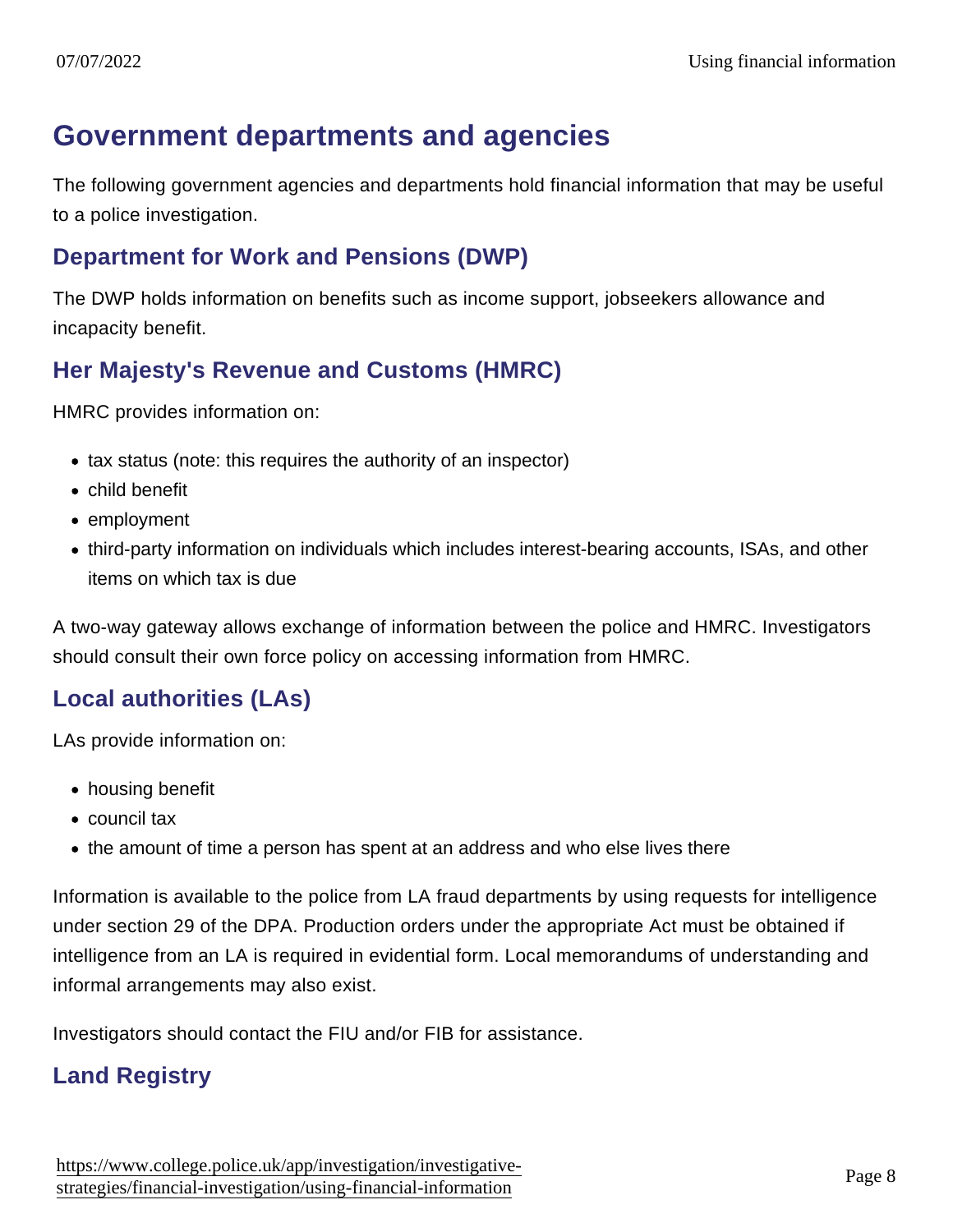The Land Registry can provide information on:

- property owned, solicitors used and any associates
- value of property
- mortgages relevant to property

Investigators are advised to contact the FIU for access to Land Registry information.

#### Companies House

Companies House holds information relating to any business owned by the suspect including:

- current and previous directorships
- registered business addresses and home addresses
- accountant's details
- bank details
- original signed documentation

Investigators are advised to contact the force intelligence unit for access to information held by Companies House.

## Credit reference agencies

Credit reference agencies provide data access systems that can be used in criminal investigations, allowing authorised officers to obtain information on an individual's financial relationships and status, companies, company directors and secretaries. This information can assist in the prevention or detection of crime and apprehension and prosecution of offenders, or the assessment or collection of any tax or duty.

Credit reference agencies in the UK include:

- Experian
- Equifax
- Callcredit (mostly based in the UK and primarily concerned with high street credit ratings)

These agencies provide information including:

• financial history and credit status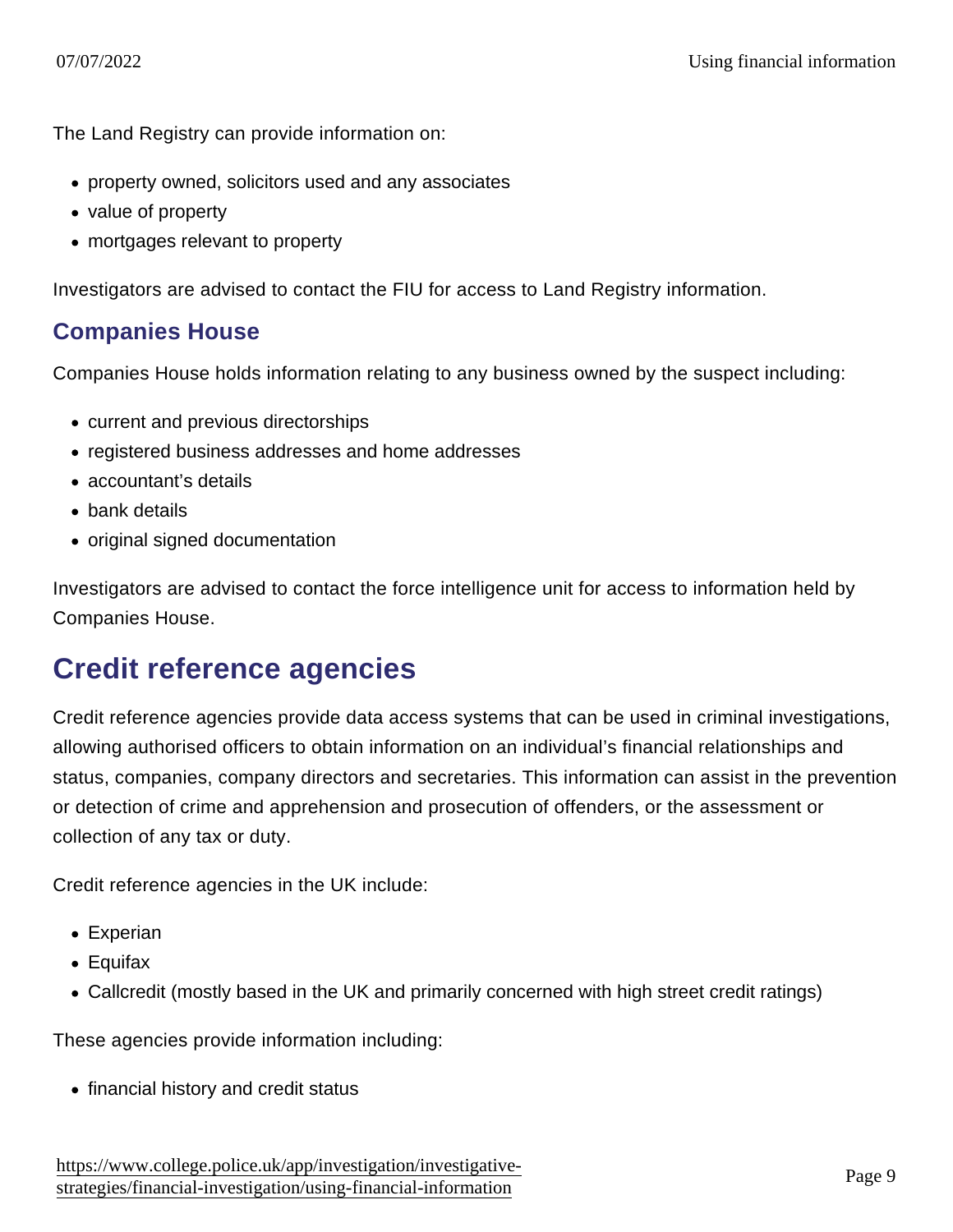- repossessions
- payment history
- account number
- names of financial associates
- address checking
- electoral roll data
- insurance information
- cars, purchases (hire purchase information)
- properties
- county court judgments
- telephone numbers and a list of all credit searches that have been carried out on a person, including identity verifications
- relevant information on fraud linked to a particular address, and details on repossessions
- information on business proprietors (including cross-referenced business registrations using address and telephone number data, and directors' names)
- information relating to companies, company directors, company secretaries, trading addresses, and credit summaries

Dun and Bradstreet also hold information on companies including:

- company directors
- multiple company directorships
- a director's former earnings
- company secretaries
- trading addresses
- company files
- names of disqualified directors

The credit industry fraud avoidance system (CIFAS) is the UK's fraud prevention service. CIFAS keeps information on multiple credit applications that are suspected of being fraudulent. They also maintain other fraud databases.

### Accessing credit reference agency information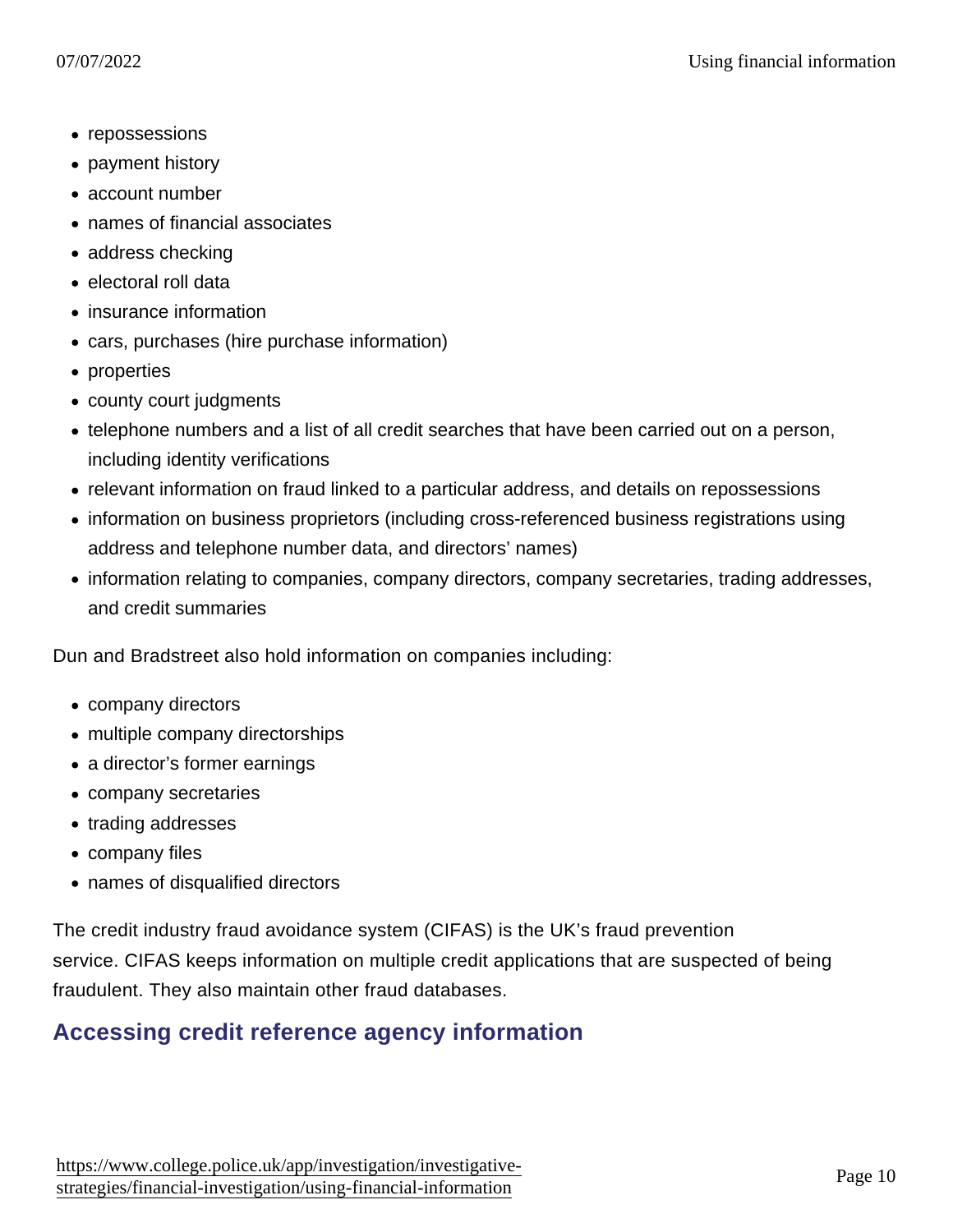Many forces limit access to credit reference agency databases to FIs because of administration costs. There is also a certain level of training required to understand the report generated.

All investigators should, however, be aware of the potential for credit agency information to assist an investigation, and should seek the support of their FIU to obtain access, if necessary.

## The ELMER database

All forces have access to a database called ELMER that is usually located in the FIU or FIB (or both). ELMER contains data from suspicious activity reports (SARs).

SARs can be a useful source of intelligence for investigators. They are produced by the regulated sector (the financial industry and other businesses that deal with large volumes of money). These businesses are legally required to train all staff to recognise and report any suspicions that arise concerning money laundering or terrorist activity. SARs are sent to the National Crime Agency (NCA), which then disseminates them to forces via ELMER. A large amount of financial information and intelligence is available to forces, ELMER should be readily used by the service to investigate crime.

Investigators can search ELMER using money.web access via their force FIB or FIU, seeking information on a person or persons by:

- name
- postcode
- date of birth
- address
- previous SARs

Note – disclosures are made on transactions that financial institutions and other organisations in the regulated sector suspect to be unlawful, however many are actually legitimate and not linked to criminal activity.

#### Access to suspicious activity reports

The source of information from SARs must not be revealed to the subject or anyone else.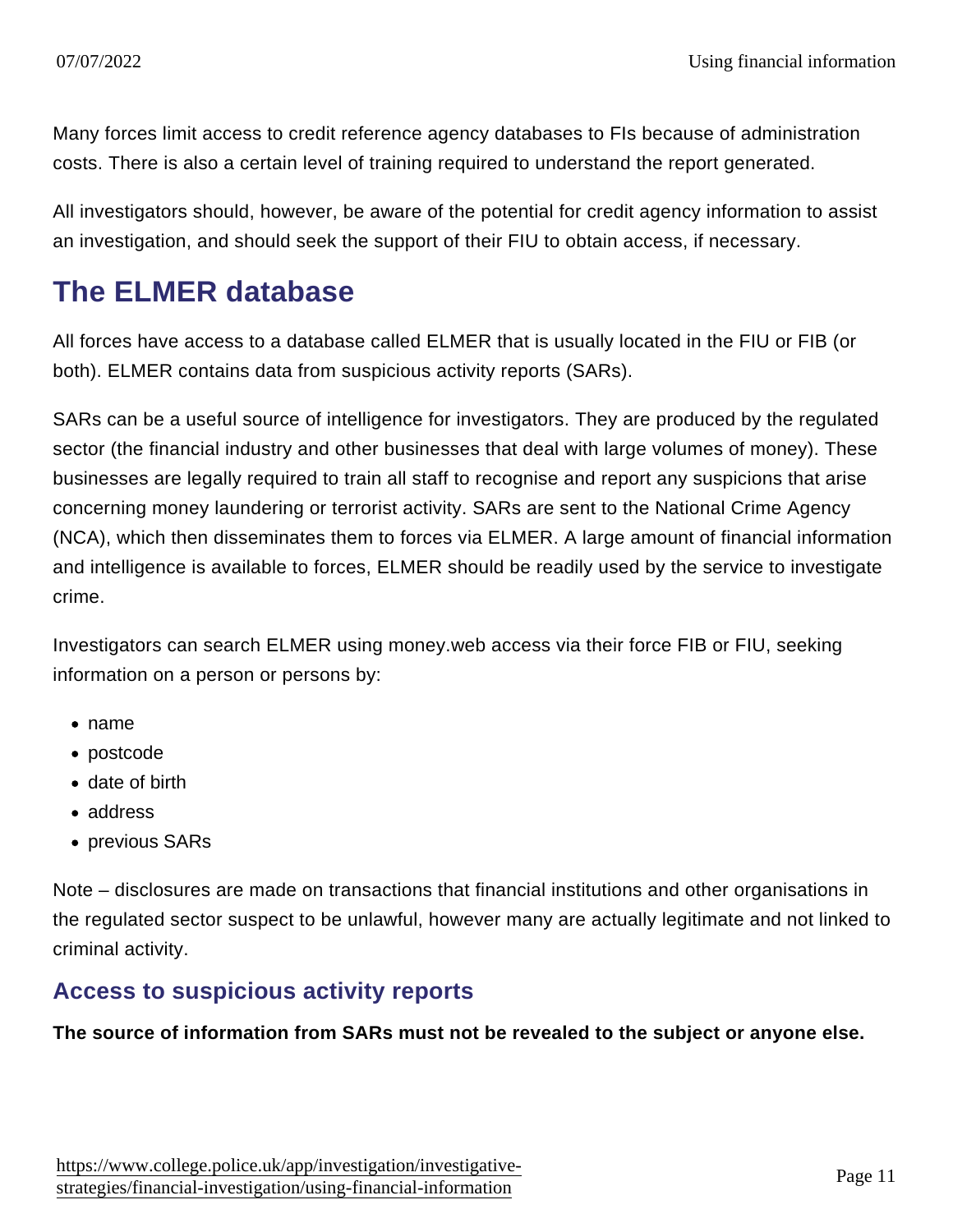SARs are usually put on the sensitive disclosure schedule and their existence is only disclosed by a judge following a public interest immunity (PII) hearing in exceptional circumstances.

The NCA is the custodian of SARs and if PII becomes an issue during the trial it must be consulted before any final decision is made regarding disclosure or otherwise.

The highly confidential nature of SARs means that investigators do not have direct access to them. Only FIs or accredited intelligence officers (deployed in the FIU or FIB) can access and handle SARs. These officers have a duty to protect the discloser and may not pass on information that has not been sanitised.

Investigating officers should never be in possession of the confidential information contained in a SAR other than via a sanitised information or [intelligence report](https://www.app.college.police.uk/app-content/intelligence-management/intelligence-report/) , which protects the source of the information (the disclosing institution). Each force has its own policy on receipt, initial analysis, development and further dissemination of SARs.

SAR Confidentiality Breach Line

A dedicated telephone line has been established by the NCA called the SAR Confidentiality Breach Line. This allows the reporting sectors to raise any concerns about the inappropriate use of SARs (by end users) or breaches of SAR confidentiality.

The SAR Confidentiality Breach Line number is available from the NCA website UKFIU page. The freephone number operates from 09:00 to 17:00 Monday to Friday.

## Information contained in intelligence systems

Information, including bank account details and telephone numbers, may be held on the Police National Database (PND).

Where an individual is the subject of an outstanding confiscation order that has not been paid in full, a force has the ability to place an asset marker (shown as AS) on both the Police National Computer (PNC) and the PND. This assists law enforcement agencies to keep track of the individual.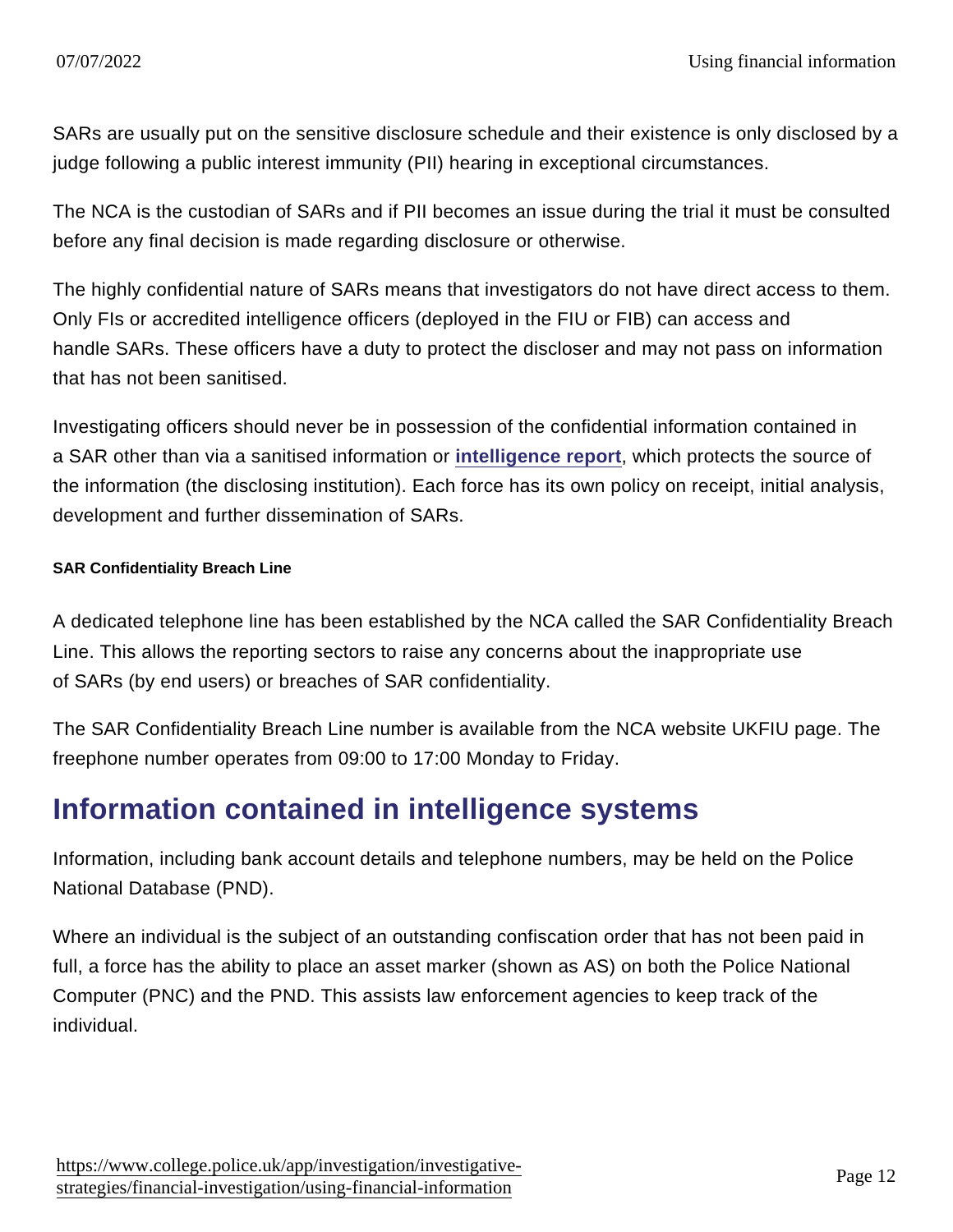When obtaining details on an individual who has such a marker against their name, officers may discover assets that could be subject to confiscation. If such a situation arises, the officer must not seize the asset but should consult with a financial investigator at the earliest opportunity.

# Use of financial intelligence

Intelligence development includes:

- SARs
- recording and managing financial intelligence
- partnership working

## Maximising financial intelligence

Financial investigation opportunities should be used as early as possible in an investigation. As financial material can be used as intelligence or evidence, officers and staff should closely follow the rules of evidence gathering so that all material may be used later in court.

Officers should immediately consider the potential for gathering financial material on arrest of a suspect. The golden hour is when the detainee is first in custody and potential evidence has not been removed or contaminated prior to search and/or seizure. Consequently evidence that has the potential to unlock further investigative opportunities, may be found more easily.

#### What should I look out for?

- Evidence of unexplained wealth.
- Information from the suspect's bank/building society account statements, and those of their family.
- Account numbers from cheque books and bank or credit cards.
- Information from financial documents regarding pensions/investments/mortgages.
- Information from business documents suggesting a working relationship between the suspect and a business or company.
- Expenditure information from bills including utility bills/receipts/car/house insurance documents.

Think about whether the suspect's lifestyle matches their income. Do they have expensive televisions, clothes, jewellery, pets, cars, bicycles, motorbikes or household furnishings? Are there photographs showing the suspect at a holiday home, or does the suspect's passport show evidence of travel?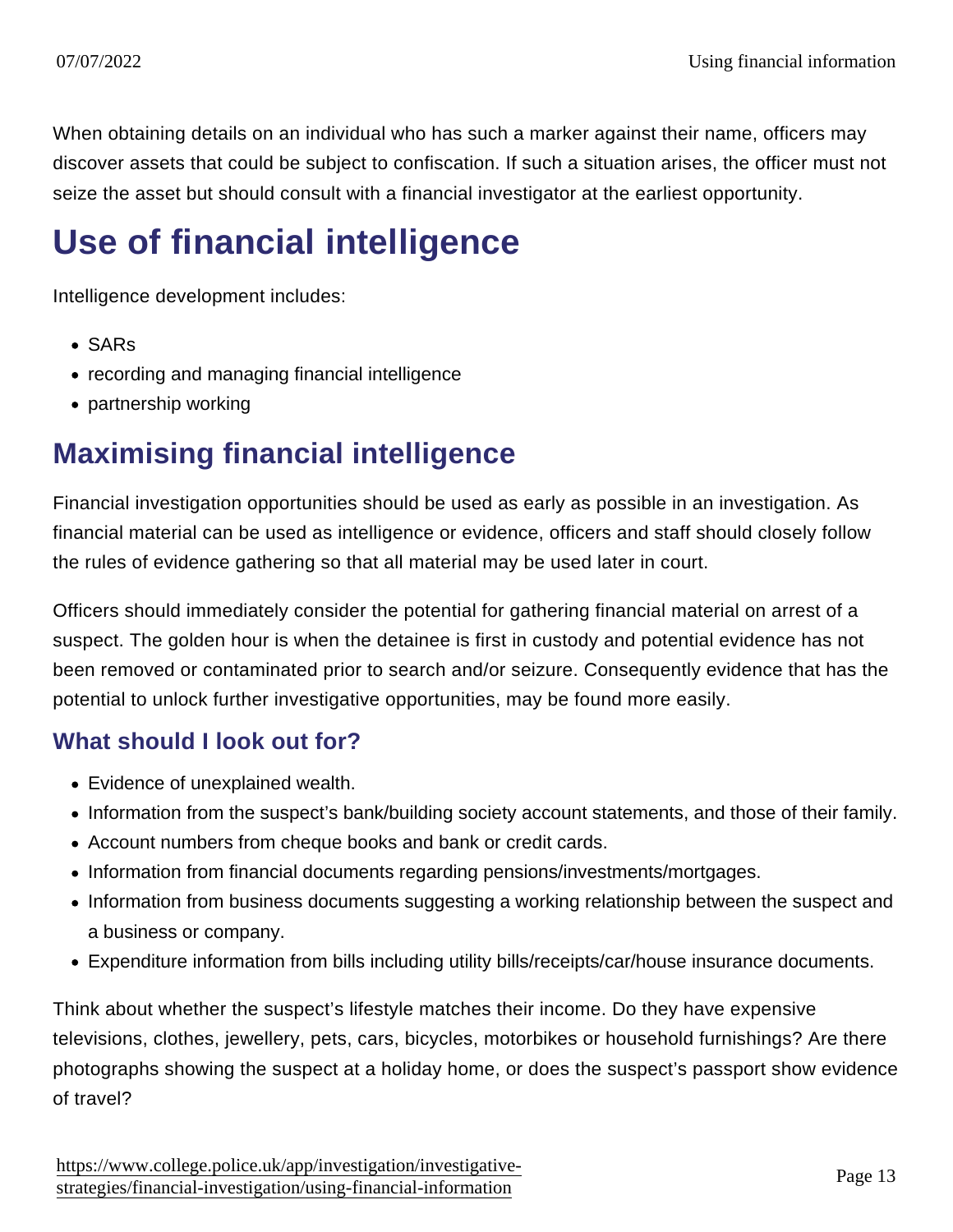#### What should I collect?

If in doubt, record account numbers – do not collect huge piles of paper.

Think carefully about how financial material can help you. It might provide new lines of enquiry or tell you about other criminality, and in some cases asset recovery may be possible. Talk to your financial investigator, who can give advice about what to do with the material seized.

## Suspicious activity reports

Once SARs have been entered onto ELMER (the national database) they are available for use and can then be viewed, evaluated and, where appropriate, developed at force level. Forces should recognise the value of information contained within the body of the SAR such as telephone numbers and associates.

SARs are of considerable value to the police service and provide:

- intelligence on which to base investigations
- intelligence to assist and develop existing investigations into criminal activity
- intelligence about criminals and their networks, which may be of value in the future as part of the general intelligence gathering process
- reliable information to identify criminals with assets obtained from their criminality

Each force should have a policy on how SARs are used.

## Recording and managing financial intelligence

SARs can be used effectively in two main ways by:

- developing the SAR to instigate an investigation
- using the ELMER database as an investigative tool, to identify SARs as part of the intelligence gathering process or when conducting investigations

ELMER should be used in the same way as any other intelligence development tools.

## Covert relationships

All enquiries using open and closed sources of financial information can leave their own footprints.